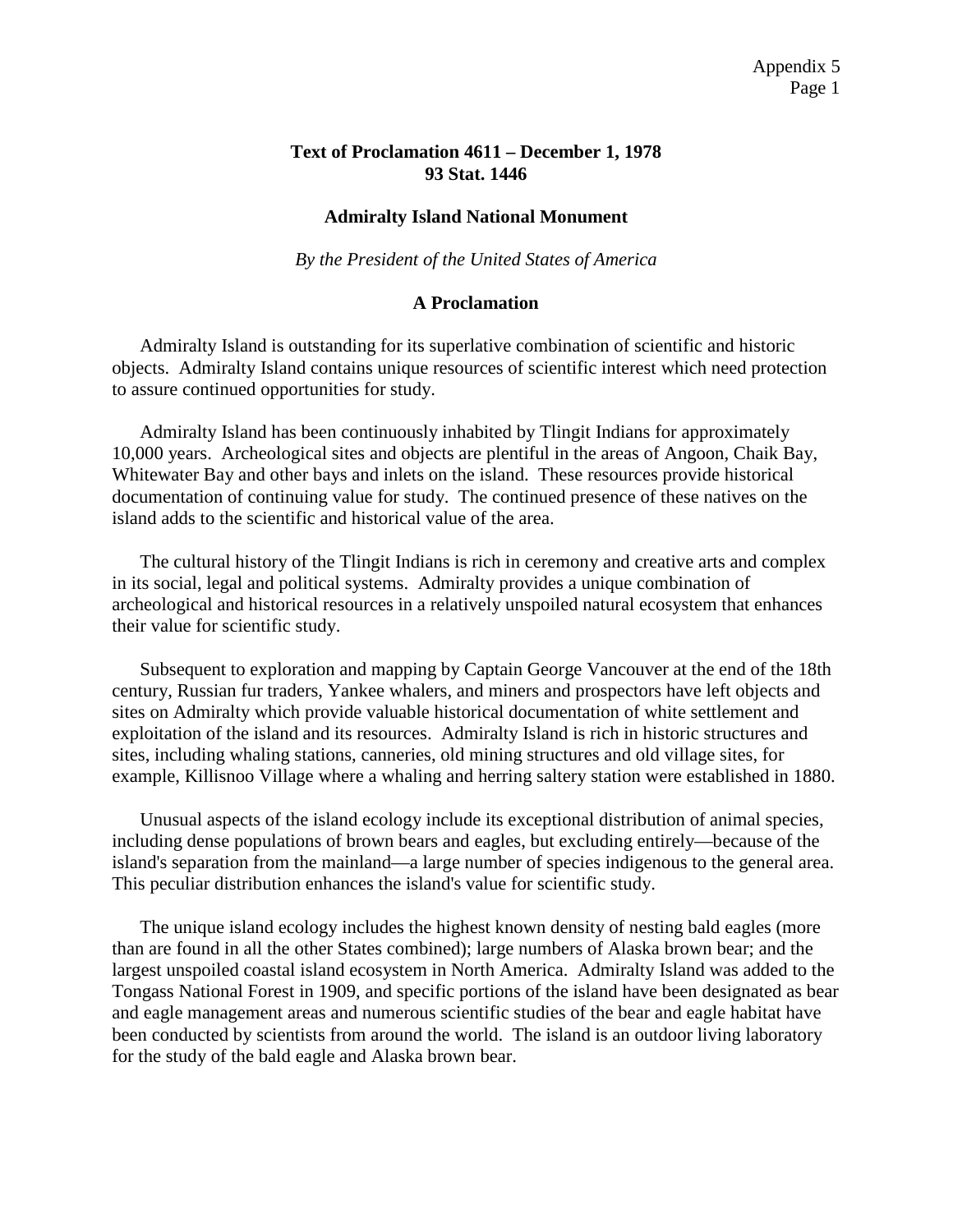Protection of the entire island, exclusive of the Mansfield Peninsula, is necessary to preserve intact the unique scientific and historic objects and sites located there. Designation of a smaller area would not serve the scientific purpose of preserving intact this unique coastal island ecosystem.

Hunting and fishing shall continue to be regulated, permitted and controlled in accord with the statutory authorities applicable to the Monument area.

Section 2 of the Act of June 8, 1906 (34 Stat. 225, 16 U.S.C. 431), authorizes the President, in his discretion, to declare by public proclamation historic landmarks, historic and prehistoric structures, and other objects of historic or scientific interest that are situated upon the lands owned or controlled by the government of the United States to be National Monuments, and to reserve as part thereof parcels of land, the limits of which in all cases shall be confined to the smallest area compatible with the proper care and management of the objects to be protected.

NOW, THEREFORE, I, JIMMY CARTER, President of the United States of America, by the authority vested in me by section 2 of the Act of June 8, 1906, (34 Stat 22. 5, 16 U.S.C. 431), do proclaim that there are hereby set apart and reserved as the Admiralty Island National Monument all lands, including submerged lands, and waters owned or controlled by the United States within the boundaries of the area described on the document entitled "Admiralty Island National Monument (Copper River Meridian)", attached to and forming a part of this Proclamation.<sup>[1](#page-1-0)</sup> The area reserved consists of approximately 1,100,000 acres, and is the smallest area compatible with the proper care and management of the objects to be protected. Lands, including submerged lands, and waters within these boundaries not owned by the United States shall be reserved as a part of the Monument upon acquisition of title thereto by the United States.

All lands, including submerged lands, and all waters within the boundaries of this Monument are hereby appropriated and withdrawn from entry, location, selection, sale or other disposition under the public land laws, other than exchange. There is also reserved all water necessary to the proper care and management of those objects protected by this Monument and for the proper administration of the Monument in accordance with applicable laws.

The establishment of this Monument is subject to valid existing rights, including, but not limited to, valid selections under the Alaska Native Claims Settlement Act, as amended (43 U.S.C. 1601 *et seq.*), and under or confirmed in the Alaska Statehood Act (48 U.S.C. Note preceding Section 21).

Nothing in this Proclamation shall be deemed to revoke any existing withdrawal, reservation or appropriation, including any withdrawal under section  $17(d)(1)$  of the Alaska Native Claims Settlement Act (43 U.S.C. 1616 (d)(1)); however, the National Monument shall be the dominant reservation. Nothing in this Proclamation is intended to modify or revoke the terms of the Memorandum of Understanding dated September 1, 1972, entered into between the State of

 $\overline{\phantom{a}}$ 

<span id="page-1-0"></span><sup>&</sup>lt;sup>1</sup> The description of the boundaries and map are printed in the Federal Register of December 5, 1978 (43 FR 57011).